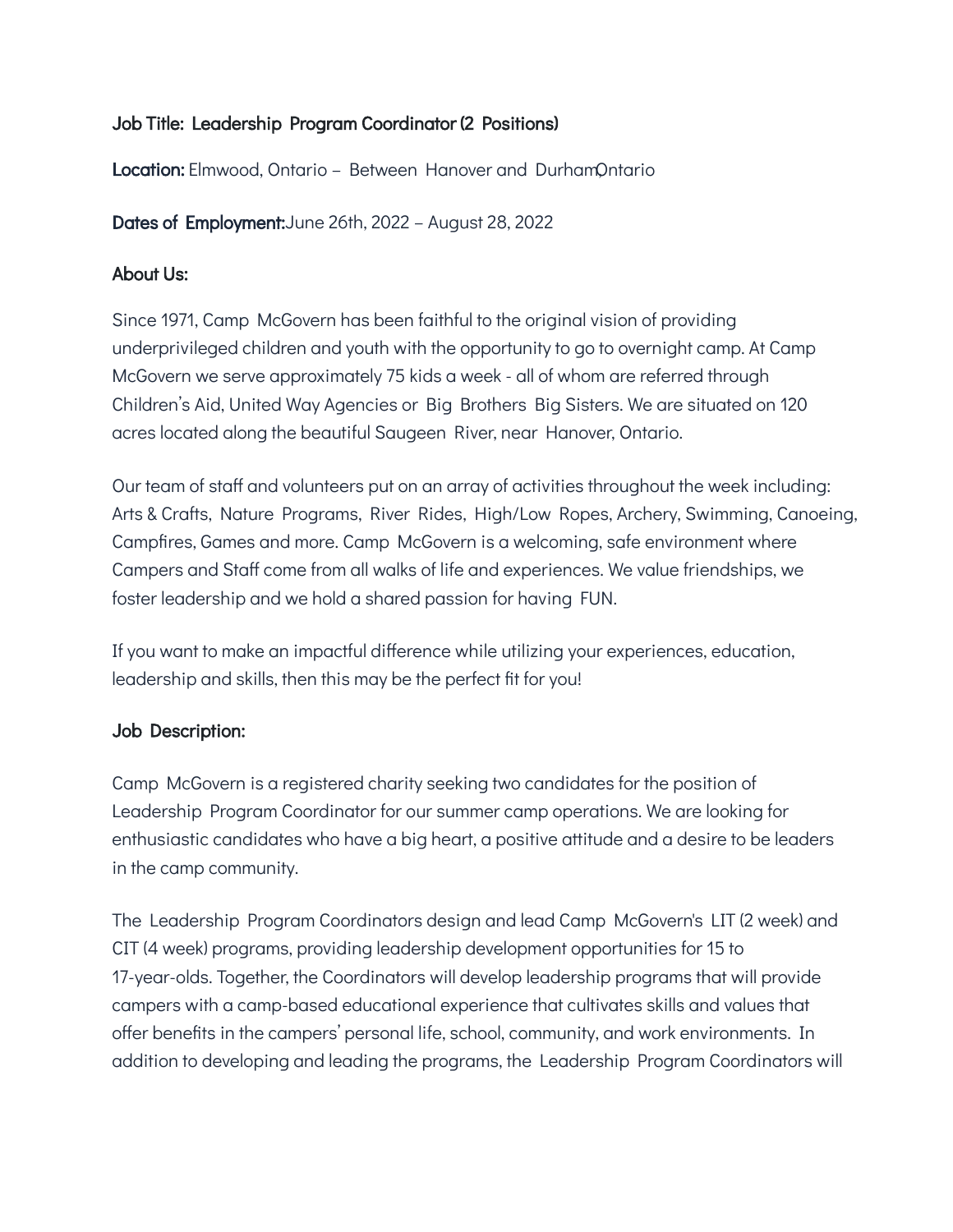take campers on a multi-day excursion down the Saugeen River, lead by a qualified Tripper, employing the skills they have learned throughout the program.

## Job Responsibilities:

- Provide care for campers, ages 15 to 17, which includes supervision, coaching, security, safety, health, happiness, hygiene and emotional needs.
- Design, implement and lead LIT and CIT programs that develop practical and personal leadership skills.
- Identify and secure resources and equipment required to run programs, off-site trips, special events and excursions.
- Work collaboratively with the Program Director and Program Specialist to coordinate program activities.
- Communicate with community partners to provide campers with opportunities for leadership-based experiences.
- Coordinate camp job placements for the final portion of the CIT program.
- Complete administrative duties related to camper documentation, including but not limited to behaviour logs, incident/injury reports, communication logs, future staff recommendations, etc.
- Assist with communications, including but not limited to, pre-camp contact, email updates, phone calls to new camper families, behavioral phone calls, etc.
- Collaborate with the camp Tripper in developing a multi-day excursion experience down the Saugeen River.
- Modify programs for campers with limitations.
- Manage program inventory and supplies.
- Take care of yourself, physically and emotionally so you can put children first.
- Be an enthusiastic, caring, positive role model each camper needs.
- Encourage camper participation in all activities and ensure they feel a sense of inclusion.
- Communicate with camp Leadership Staff about participant experiences and concerns.
- Maintain responsibility for a safe, clean and organized cabin space.
- Assist in the operation of the camp program and camp wide activities.
- Listen and problem solve when issues arise with campers.

The best Leadership Program Coordinators: